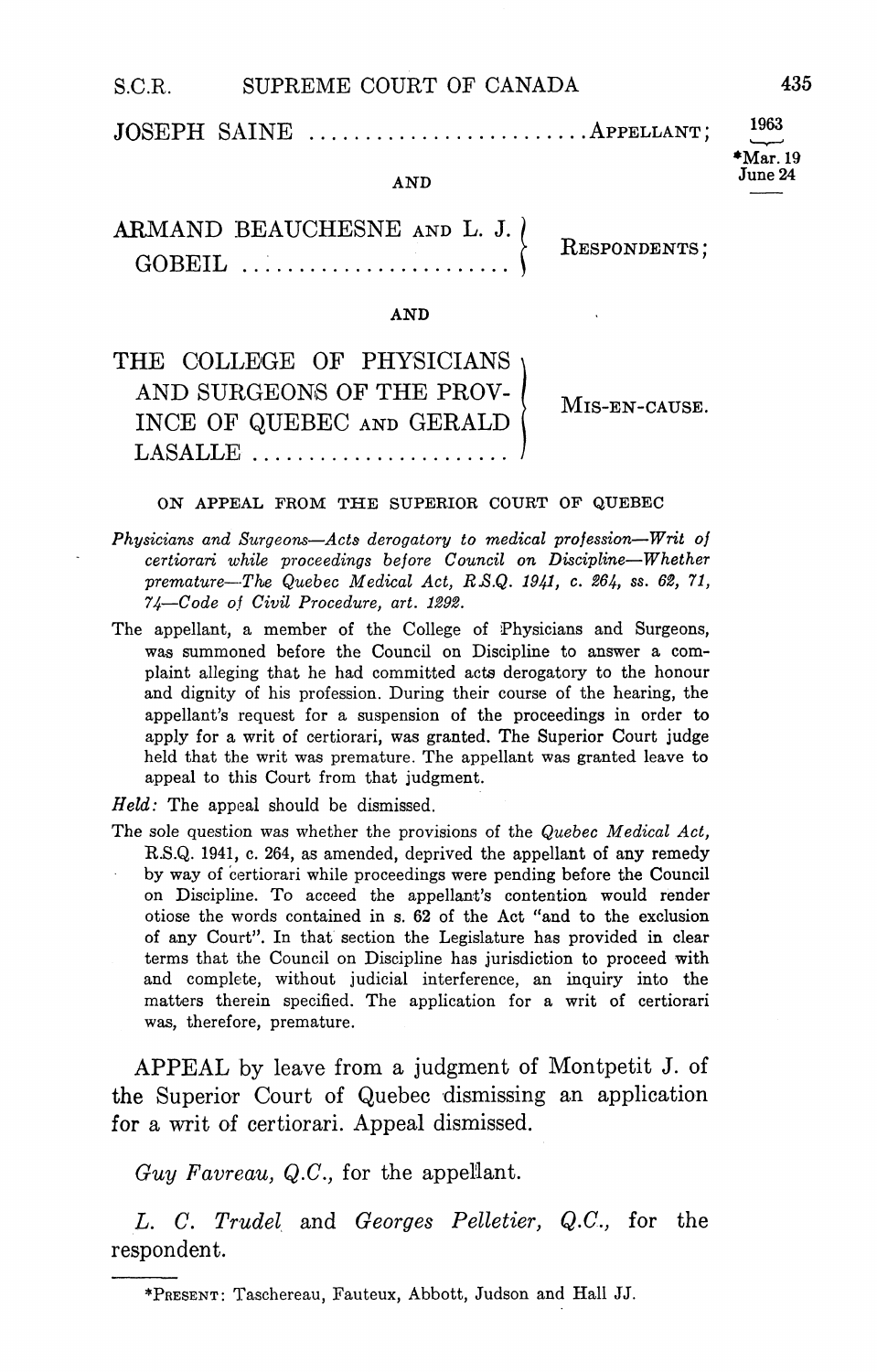1963

The judgment of the Court was delivered by

SAINE ABBOTT J.:—Appellant is a member of the College of

BEAUCHESNE Physicians and Surgeons of the Province of Quebec. On August 24, 1961, he was summoned to appear before the Council on Discipline of the said College to answer a complaint made by the Registrar, alleging that appellant had committed certain acts derogatory to the honour and dig nity of his profession On the date fixed for the hearing September 14, 1961, appellant appeared, assisted by counsel, before the respondents Gobeil and Beauchesne sitting as members of the said Council

> At the outset of the hearing, appellant through his counsel raised certain legal objections to the complaint which were rejected by the Council. The hearing proceeded. During the course of the hearing, appellant asked that the proceedings be suspended in order that he might apply for writ of certiorari to evoke the proceedings to the Superior Court. The hearing was suspended and on September 28, 1961, appellant, by petition, applied to the Superior Court for the issue of a writ of certiorari, alleging among other things that the respondents were acting without jurisdiction or had exceeded their jurisdiction that the by-laws in virtue of which the complaint had been made were null and void and that the proceedings contained grave irregularities

> By judgment rendered October 23, 1961, Mr. Justice André Montpetit dismissed the application for a writ of certiorari as being premature. The present appeal by leave, is from that judgment

> The sole question which arises on this appeal is one of law, namely whether the provisions of the Quebec Medical Act, R.S.Q. 1941, c. 264, as amended, deprived appellant of any remedy by way of certiorari while proceedings were pending before the said Council on Discipline. This question turns, primarily, upon the effect to be given to ss. 62, 71 and 74 of the said Act which read

> 62. It shall be the duty of the Council on Discipline to inquire into, to consider, hear and decide finally and to the exclusion of any court, subject to appeal to the Provincial Medical Board, every charge or complaint against any member of the College, for infraction of his professional duties or for any act derogatory to the honor and dignity of the profession

 $[1963]$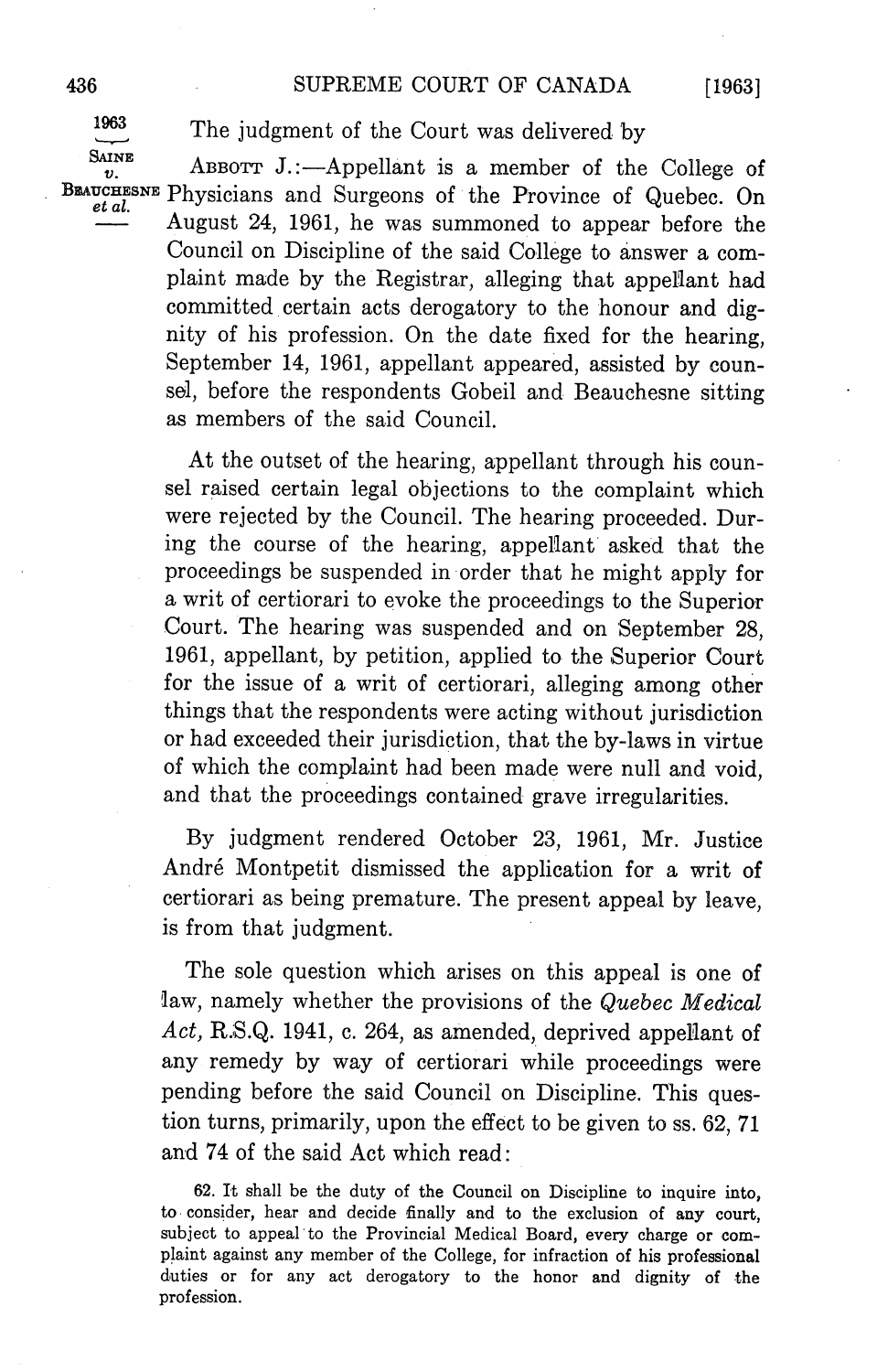71 The disciplinary penalties which may be imposed by the Provincial <sup>1963</sup> Medical Board or by the Council shall be

**SAINE** 1. Deprivation, for a certain time, of the right to vote at elections  $\boldsymbol{v}$ . of governors and at all general meetings of the members of the College;  $\frac{BEAUCHESNE}{et al.}$ 

2. Deprivation of the right to be elected to the office of governor;

3. Deprivation of the right of a member of the Provincial Medical Abbott J. Board to sit at one or more sittings

4. Censure;

5. Dismissal from the Provincial Medical Board;

Suspension from the practice of the profession of medicine and surgery, which entails during suspension the dismissal of such member from the College

7. Dismissal from the College.

74 Every decision of the Council on Discipline entailing suspension or dismissal, shall be subject to appeal to the Provincial Medical Board. Notice of such appeal shall be served by a bailiff upon the registrar who has reported the decision to the member of the College who has been suspended or dismissed, within fifteen days following the date of the service. Such appeal shall be taken into consideration only at a regular session of the Provincial Medical Board

2. No member of the Council may sit in appeal from a judgment rendered by the Council of which he is a member.

Articles 237 and 238 of the Code of Civil Procedure shall apply to the members of the Provincial Medical Board sitting in appeal

The quorum of the members of the Provincial Medical Board sitting in appeal shall be eight members

The appellant shall deposit with his notice of appeal the sum of fifty dollars on account of the costs occasioned by such appeal

lf he succeeds in such appeal the said sum shall be returned to him The losing party shall be condemned to pay it to the Provincial Medical Board with the other costs occasioned by such appeal

6. The Provincial Medical Board shall decide the appeal summarily, and the registrar shall within eight days forward a certified copy of such decision to the appellant, by registered letter.

7. The only mode of evoking the case before judgment or of having the judgment rendered revised is by means of a writ of certiorari.

In essence appellant's contention is that notwithstanding the provisions of  $s.62$  of the Act, the remedy of certiorari is available to him under art. 1292 of the Code of Civil Procedure while proceedings are pending before the Council on Discipline and that  $s. 74(7)$  applies to such proceedings, as well as to those before the Provincial Medical Board.

I am unable to agree with that contention. To do so it seems to me, would render otiose the words "and to the exclusion of any court" contained in  $s$ . 62. In my opinion, in that section the Legislature has provided in clear terms that the Council on Discipline has jurisdiction to proceed with and complete, without judicial interference, an inquiry